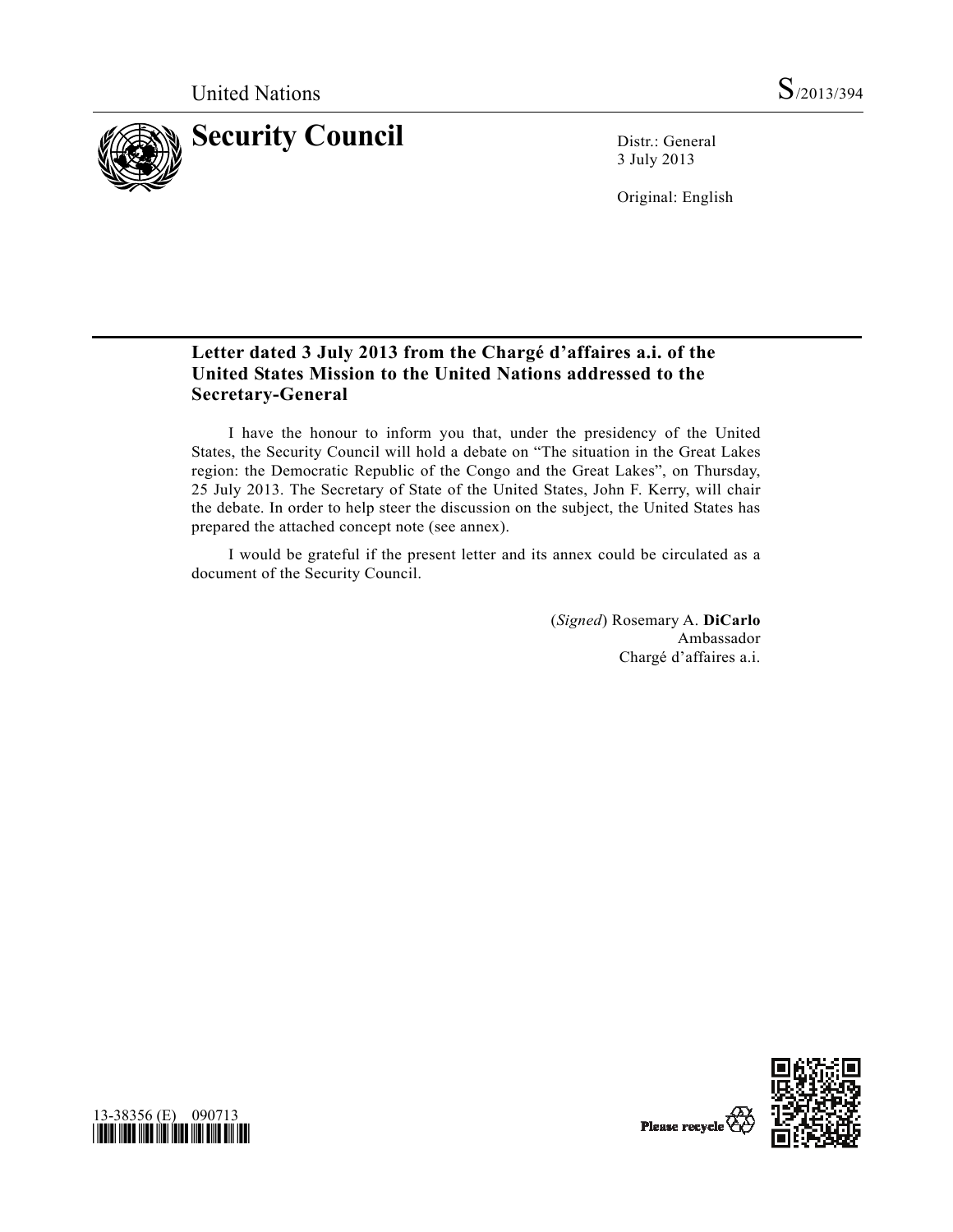## **Annex to the letter dated 3 July 2013 from the Chargé d'affaires a.i. of the Permanent Mission of the United States of America to the United Nations addressed to the Secretary-General**

### **Supporting the Great Lakes Framework**

 During its presidency of the Security Council in July 2013, the United States of America will convene a ministerial meeting chaired by the Secretary of State of the United States, John Kerry, to focus on establishing a sustainable peace in the Great Lakes region. This session, scheduled for 25 July, will build on several events that have brought renewed energy to establishing a lasting peace and tackling the underlying causes of conflict in the region, including the signing of the Peace, Security and Cooperation Framework for the Democratic Republic of the Congo and the Region; the appointment of the Special Envoy of the Secretary-General for the Great Lakes Region, Mary Robinson; the visit to the region in May of the Secretary-General and the President of the World Bank, followed by the first meeting of Framework signatories in Addis Ababa; the establishment of an 11+4 technical committee to develop benchmarks and monitor progress on Framework commitments; the convening, on 9 July, of women's groups from throughout the region to discuss the Framework process; and the summit of regional Heads of State, held in July under the leadership of the International Conference on the Great Lakes Region. Building on these positive developments, the session will provide a forum to sustain high-level, international engagement on the Great Lakes issue in support of the implementation of the Framework. In the run-up to the next meeting of Framework signatories on the margins of the General Assembly in September, this ministerial meeting will provide an opportunity to discuss how the international community can support the Framework initiative.

#### **Background**

 Following years of conflict that have resulted in the deaths and displacement of millions of individuals and further perpetuated the horrifying use of sexual violence and grave human rights violations as a tactic of war, the Great Lakes region now has its greatest hope for a sustainable peace in over two decades through reinvigorated commitments made by regional leaders at the highest levels, complemented by the Secretary-General's interlocking political, security and development strategy. On the political side, Framework signatories have committed themselves to measures outlined in the Peace, Security and Cooperation Framework for the Democratic Republic of the Congo and the Region. On the military side, the Security Council answered the call of regional leaders to assist in a more robust military presence through the authorization of an intervention brigade under the United Nations Organization Stabilization Mission in the Democratic Republic of the Congo (MONUSCO), tasked with helping the Government of the Democratic Republic of the Congo to restore security in the east by combating all armed groups. On the development agenda, during the joint visit in May by Secretary-General Ban Ki-moon and World Bank President Jim Yong Kim, the announcement was made regarding a development package of \$1 billion, which added the potential for a significant "peace dividend" and incentives for implementation of the Framework, as well as a vision for enhanced regional integration and trade. As the international community supports this interlocking strategy of combining the political and